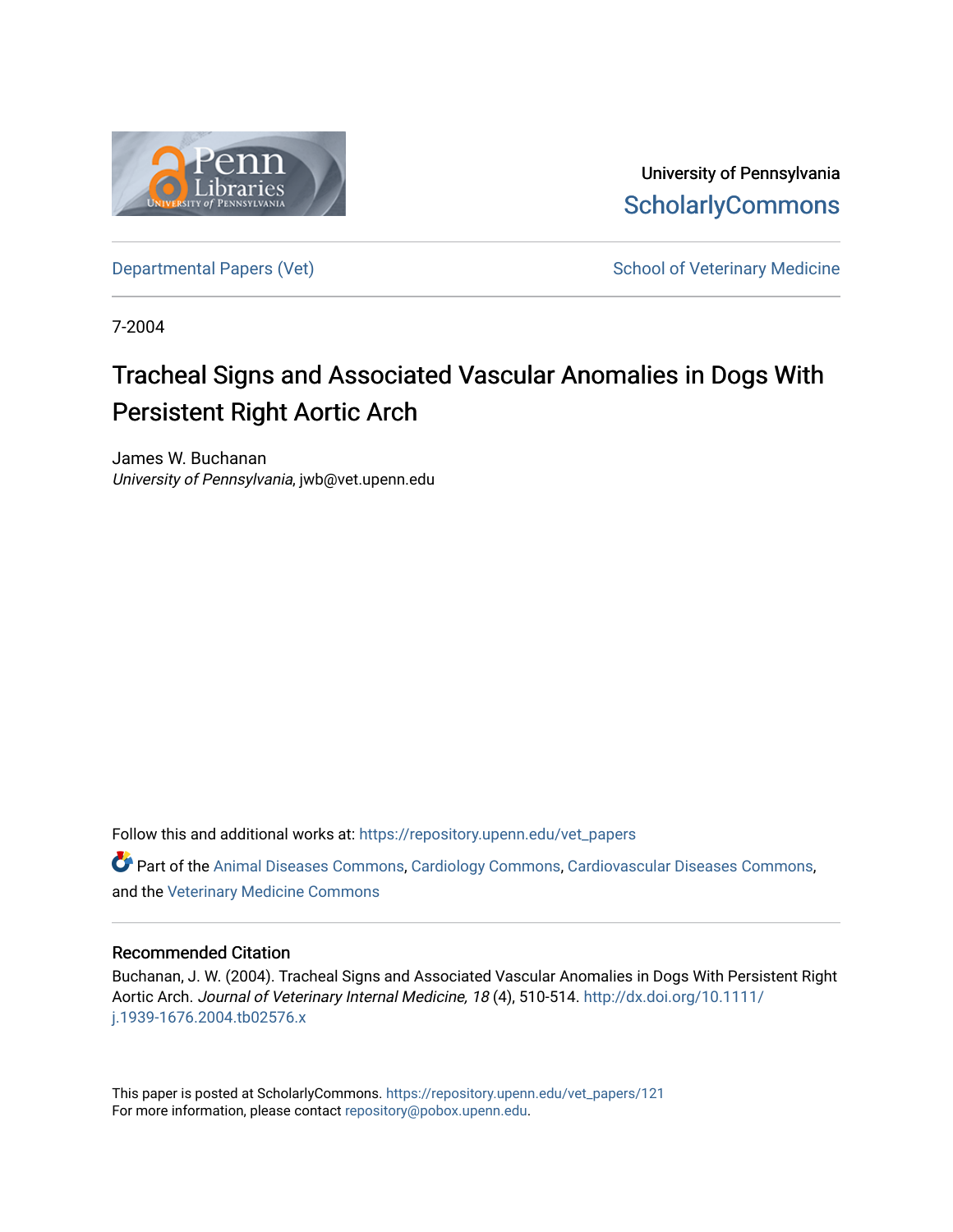# Tracheal Signs and Associated Vascular Anomalies in Dogs With Persistent Right Aortic Arch

# **Abstract**

Medical records of 55 dogs with 1 or more vascular rings around the esophagus and trachea were reviewed to determine the nature and frequency of related vascular anomalies and to determine the reliability of tracheal deviation on radiographs for the diagnosis of persistent right aortic arch (PRAA). Fifty-two (95%) of the 55 dogs had PRAA. Of the 52 dogs with PRAA, 44% had coexisting compressive arterial anomalies: 17 had retroesophageal left subclavian artery and 6 had double aortic arch with atretic left arch. Characteristic tracheal deviation was consistently present in dogs with PRAA. Moderate or marked focal leftward curvature of the trachea near the cranial border of the heart in dorsoventral (DV) or ventrodorsal (VD) radiographs was found in 100% of available radiographs of 27 dogs with PRAA. Moderate or marked focal narrowing of the trachea also was noted in 74% of DV or VD radiographs and 29% of lateral radiographs of the dogs. Tracheal position in 30 of 30 dogs with megaesophagus and 62 of 63 control dogs was midline or rightward in VD or DV radiographs. Histology in a neonatal dog with PRAA revealed evidence of tracheal deviation and compression even before birth. Focal leftward deviation of the trachea near the cranial border of the heart in DV or VD radiographs is a reliable sign of PRAA in young dogs that regurgitate after eating solid food, and contrast esophagrams are not necessary to confirm the diagnosis of vascular ring compression.

# Keywords

Congenital heart diseasel, Esophageal compressionl, Megaesophagusl, Radiographic diagnosisl, Vascular rings

# **Disciplines**

Animal Diseases | Cardiology | Cardiovascular Diseases | Veterinary Medicine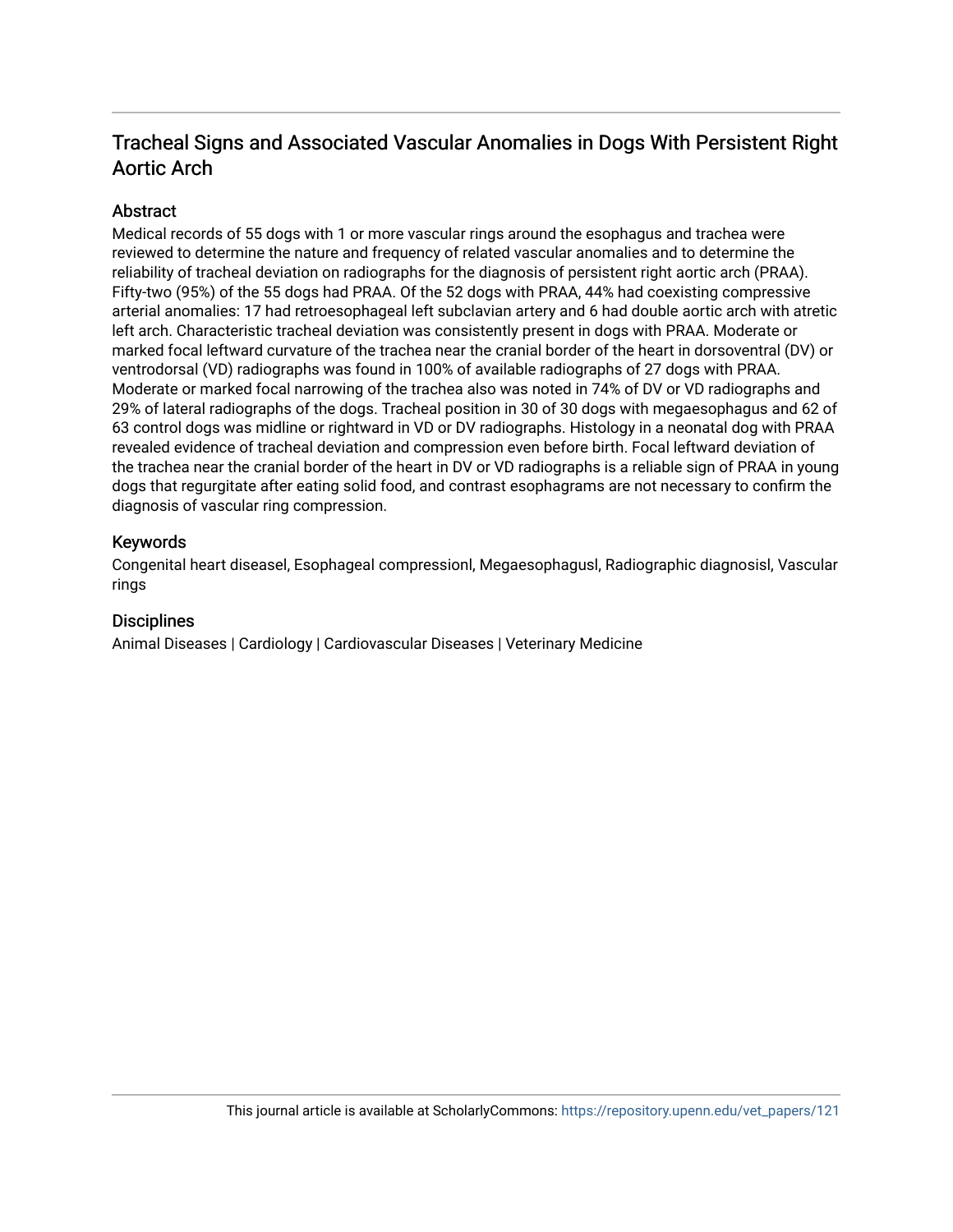# **Tracheal Signs and Associated Vascular Anomalies in Dogs with Persistent Right Aortic Arch**

James W. Buchanan

Medical records of 55 dogs with 1 or more vascular rings around the esophagus and trachea were reviewed to determine the nature and frequency of related vascular anomalies and to determine the reliability of tracheal deviation on radiographs for the diagnosis of persistent right aortic arch (PRAA). Fifty-two (95%) of the 55 dogs had PRAA. Of the 52 dogs with PRAA, 44% had coexisting compressive arterial anomalies: 17 had retroesophageal left subclavian artery and 6 had double aortic arch with atretic left arch. Characteristic tracheal deviation was consistently present in dogs with PRAA. Moderate or marked focal leftward curvature of the trachea near the cranial border of the heart in dorsoventral (DV) or ventrodorsal (VD) radiographs was found in 100% of available radiographs of 27 dogs with PRAA. Moderate or marked focal narrowing of the trachea also was noted in 74% of DV or VD radiographs and 29% of lateral radiographs of the dogs. Tracheal position in 30 of 30 dogs with megaesophagus and 62 of 63 control dogs was midline or rightward in VD or DV radiographs. Histology in a neonatal dog with PRAA revealed evidence of tracheal deviation and compression even before birth. Focal leftward deviation of the trachea near the cranial border of the heart in DV or VD radiographs is a reliable sign of PRAA in young dogs that regurgitate after eating solid food, and contrast esophagrams are not necessary to confirm the diagnosis of vascular ring compression.

**Key words:** Congenital heart disease; Esophageal compression; Megaesophagus; Radiographic diagnosis; Vascular rings.

**P**ersistent right aortic arch (PRAA) is the most common vascular ring anomaly in dogs.<sup>1</sup> Because vascular rings cause esophageal compression, regurgitation soon after eating solid food is the principal clinical sign of PRAA in young dogs. Barium esophagrams usually are performed to detect esophageal enlargement and to differentiate generalized megaesophagus from vascular ring anomalies in which the stricture site is over the base of the heart and esophageal enlargement occurs only cranial to the heart. Barium esophagrams sometimes are not diagnostic of vascular rings because of inadequate filling or minimal dysfunction and enlargement.

Tracheal abnormalities also may be observed in dogs with PRAA because the trachea is an outgrowth of the primitive gut tube and is incorporated within vascular rings along with the esophagus.2 The hypothesis was made that leftward displacement of the trachea by a PRAA could be identified on plain dorsoventral (DV) or ventrodorsal (VD) radiographs, which would obviate the time and expense of a contrast radiographic study for the diagnosis of PRAA. To test this hypothesis, available survey radiographs of 27 dogs with PRAA, 30 dogs with megaesophagus, and 63 control dogs were reexamined to determine the presence of tracheal abnormality sufficient to make a reliable diagnosis of PRAA and to differentiate the condition from generalized megaesophagus. Associated vascular anomalies in dogs with PRAA also have been observed, but the frequency of such anomalies has not been reported.<sup>1</sup> The types and frequency of other vascular anomalies associated with

*0891-6640/04/1804-0010/\$3.00/0*

PRAA in the 52 dogs are presented along with evidence of severe tracheal changes in utero in a neonatal dog.

## **Materials and Methods**

Fifty-five dogs with vascular ring anomalies form the basis of this report. Fifty-two dogs with PRAA were identified from medical records, surgery logs, teaching files, and surgery or postmortem examination photographs. Two additional dogs had vascular rings composed of left-sided aortas and right-sided patent ductus arteriosus.3 Another dog had a left-sided aorta, retroesophageal right subclavian artery, and a right-sided ligamentum arteriosum. Age, breed, sex, and associated vascular anomalies were tabulated from the various sources. Available thoracic radiographs of 27 of the dogs were reexamined in a nonblinded fashion and scored for tracheal deviation and narrowing by using a standardized scale of 1–3 for mild, moderate, or marked tracheal deviation or narrowing. Focal leftward curvature of the trachea near the cranial border of the heart in DV or VD radiographs was scored 1 if leftward curvature was less than 25% of the diameter of the trachea (mild), 2 if leftward curvature was 25–100% of the diameter of the trachea (moderate), and 3 if leftward curvature was more than 100% of the diameter of the trachea (marked) (Fig 1). Narrowing of the trachea in the area of leftward curvature was scored 1 if the tracheal diameter in the narrowed segment was reduced less than 10% of the tracheal diameter cranial and caudal to the narrowed segment, 2 if the diameter was reduced 10–25%, and 3 if the diameter was reduced more than 25%. On lateral radiographs, ventral curvature of the trachea cranial to the heart was scored 1 if tracheal displacement was less than 100% of tracheal diameter, 2 if tracheal displacement was 100–200% of tracheal diameter, and 3 if tracheal displacement was more than 200% of its diameter (Fig 2). Focal narrowing of the trachea on lateral radiographs was scored the same way as on DV and VD radiographs. As a control group, thoracic radiographs of 63 dogs younger than 1 year, excluding dogs with a history of trauma, diaphragmatic hernia, peritoneopericardial diaphragmatic hernia, congenital heart disease, pneumothorax, or megaesophagus were examined and scored for tracheal deviation and narrowing in the same manner. All dogs with a diagnostic code in their medical records indicating megaesophagus were identified and thoracic radiographs of the most recent 30 dogs were evaluated in the same manner. Serial section histology of the trachea and adjacent vessels of a 1-day-old dog with PRAA and a normal stillborn dog were compared to assess the effects of aortic arch compression on tracheal morphology at the tissue level.

*From the Section of Cardiology, School of Veterinary Medicine, University of Pennsylvania, Philadelphia PA. To be presented at the ACVIM Forum, June 9–12, 2004, Minneapolis, MN.*

*Reprint requests: James W. Buchanan, DVM, M Med Sci, Professor of Cardiology, ACVIM Dip Cardiology, School of Veterinary Medicine, University of Pennsylvania, 3900 Delancey, Philadelphia, PA 19104; e-mail: jwb@vet.upenn.edu.*

*Submitted October 29, 2003; Revised January 2, 2004; Accepted February 4, 2004.*

*Copyright* q *2004 by the American College of Veterinary Internal Medicine*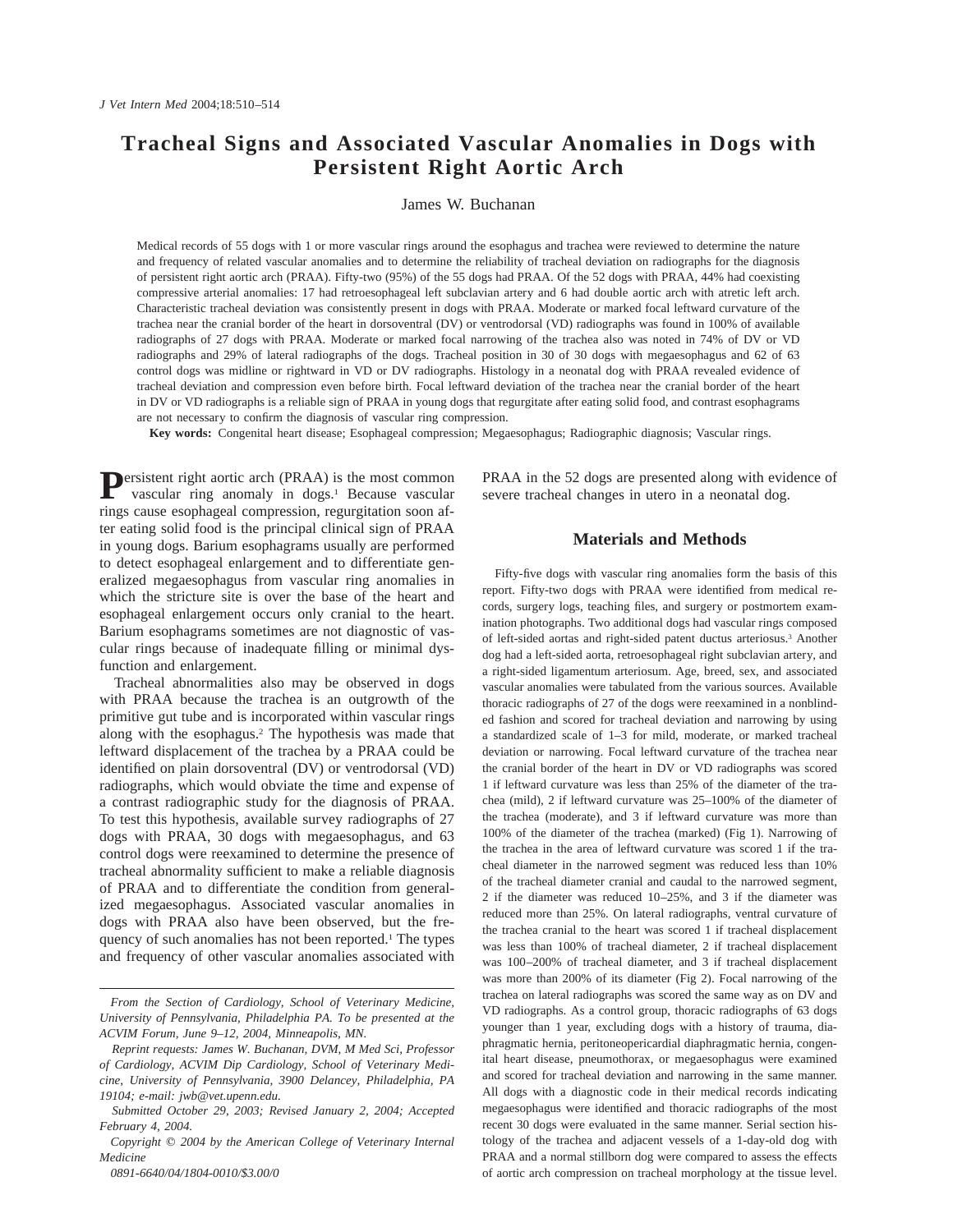

**Fig 1.** Ventrodorsal radiograph of a 10-week-old Golden Retriever with persistent right aortic arch confirmed at surgery. The trachea (T) is curved leftward more than 100% of the tracheal diameter near the cranial border of the heart (arrow) and is narrowed more than 25% in the deviated segment.

## **Results**

## *Age, Breed, and Sex*

The average age of 44 dogs with PRAA excluding the 1-day-old neonate and a 7-year-old dog was 4.2 months. Sixteen were German Shepherd Dogs, 5 were Labrador Retrievers, and 5 were Irish Setters. Other breeds were represented by only 1 or 2 dogs. The 41 dogs for which sex information was available included 23 females and 18 males.

#### *Associated Vascular Abnormalities*

Seventeen (33%) of 52 dogs with PRAA had a retroesophageal left subclavian artery in addition to PRAA (Fig 3; Table 1). Six dogs had patent ductus arteriosus and 6 dogs had 2 aortic arches with an atretic left arch. Six dogs had persistent left cranial vena cava and 3 dogs had a left hemiazygos vein. Two dogs had generalized megaesophagus in addition to PRAA.

#### *Tracheal Deviation and Narrowing*

In 62 of 63 control dogs, the trachea was midline or curved rightward on VD or DV radiographs (Table 2). Focal tracheal narrowing was not evident on any of the radiographs. On lateral radiographs, mild ventral depression of the trachea was noted in 1 dog. In 30 of 30 dogs with megaesophagus, the trachea also was midline or curved rightward (Table 2). In 27 of 27 dogs with PRAA, the trachea was curved leftward near the cranial border of the heart (Fig 1; Table 2). This finding differed dramatically from control dogs and dogs with megaesophagus. On lateral radiographs, ventral curvature of the trachea cranial to the heart was mild in 9 dogs, moderate in 6 dogs, and marked in 11 dogs (Fig 2). The trachea was straight in 1 dog. Focal narrowing of the trachea cranial to the heart was mild in 13 dogs, moderate in 6 dogs, and marked in 3 dogs. The



**Fig 2.** Lateral radiograph of a 3-month-old German Shepherd Dog with persistent right aortic arch and retroesophageal left subclavian artery. The trachea (T) is deviated ventrally more than 200% of its diameter and narrowed more than 25% in the deviated segment in comparison to the tracheal diameter just cranial to the carina and in the cervical area.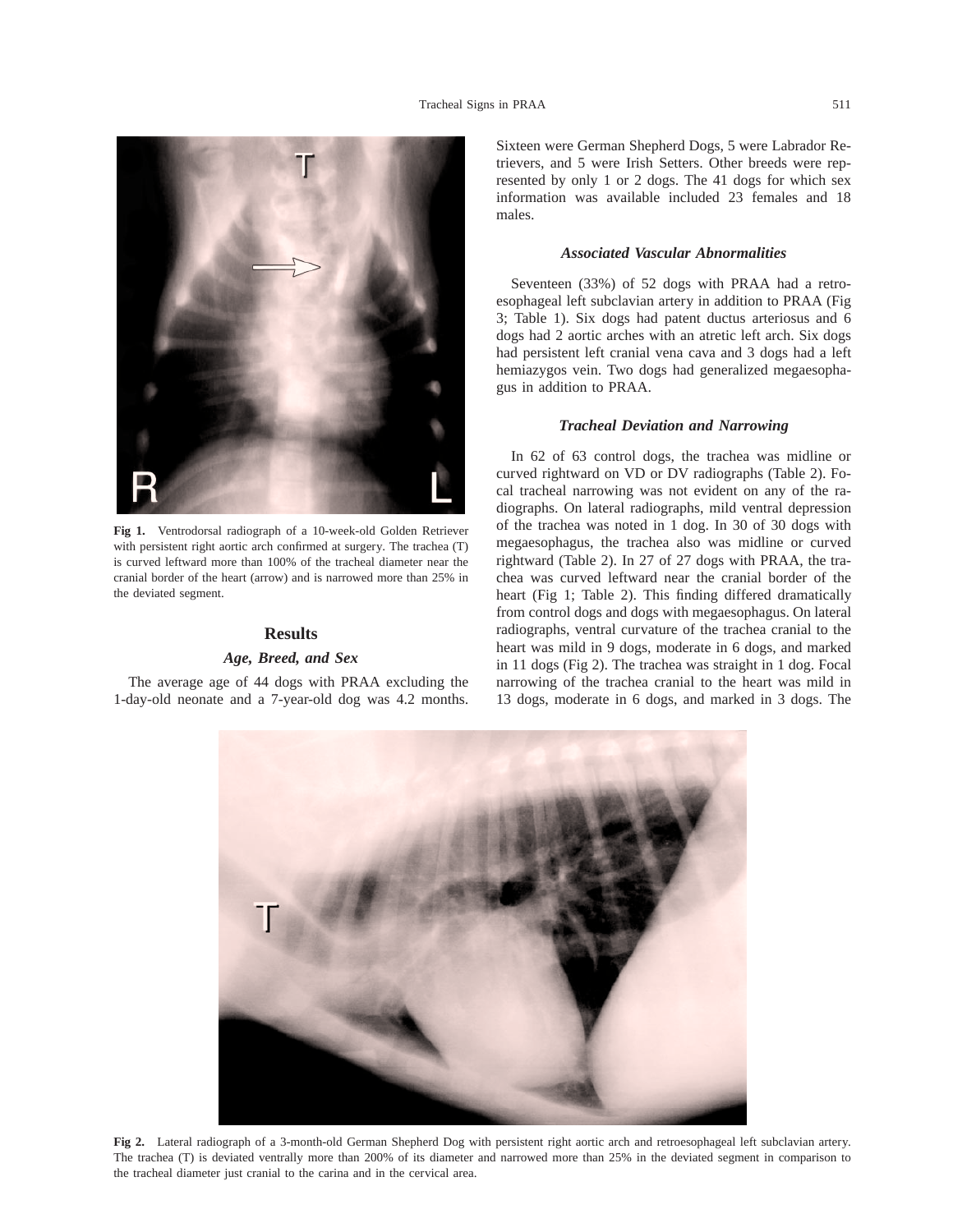512 Buchanan



**Fig 3.** Diagram of vascular pathology in persistent right aortic arch viewed from the left side. The esophagus and trachea are surrounded by the pulmonary artery (P.A.) on the left and ventrally, the aorta on the right, and the ligamentum arteriosum dorsally. A retroesophageal left subclavian artery also may be present and compressing the esophagus. L.A., left atrium; L.V., left ventricle; R.A., right atrium; R.V., right ventricle.

trachea was not narrowed in 4 dogs and it was obscured by barium in 1 dog.

#### *Serial Section Histology*

In the normal stillborn dog (Fig 4), the aorta, ductus arteriosus, and pulmonary artery were situated on the left side of the trachea and separated from it. The trachea was straight and tracheal rings were symmetrical, equal in size, and contained uniform amounts of cartilage. The mucosa was thin and without folds. In the neonate with PRAA (Fig 5), the trachea was deviated leftward and severely compressed between the aortic arch on the right side and the

constricted ductus arteriosus on the left side. The tracheal rings were partially overlapped in the compressed segment and asymmetrical in size, shape, and thickness and longitudinal folds were present in the tracheal mucosa. The esophagus also was severely compressed and had a thin wall in the compressed segment.

### **Discussion**

The trachea in dogs usually is straight and on the midline or curved to the right of the midline.4 These positions were confirmed on radiographs of 62 of 63 control dogs and in 30 of 30 dogs with megaesophagus. In contrast, all 27 dogs with PRAA had moderate or marked leftward curvature of the trachea near the cranial border of the cardiac silhouette.

Table 1. Vascular anomalies in 55 dogs with vascular rings.

|                                                   | Number | $\frac{0}{0}$ |
|---------------------------------------------------|--------|---------------|
| Persistent right aortic arch                      | 52     | 95            |
| Number with coexisting compressive anomalies:     |        |               |
| Retroesophageal left subclavian artery            | 17     | 33            |
| Double aortic arch                                | 6      | 12            |
| Patent ductus arteriosus                          | 6      | 12.           |
| Persistent left cranial vena cava                 | 6      | 12.           |
| Left hemiazygous vein                             | 3      |               |
| Retroesophageal right patent ductus arteriosus    |        |               |
| Retroesophageal right subclavian artery and right |        |               |
| ligamentum arteriosum                             |        |               |

**Table 2.** Tracheal position in 120 dogs.

|                    | Controls | Megaesophagus | PRAA |
|--------------------|----------|---------------|------|
| Marked rightward   | 3        | 4             |      |
| Moderate rightward | 11       | 9             |      |
| Mild rightward     | 24       | 14            |      |
| Midline            | 24       | 3             |      |
| Mild leftward      |          |               |      |
| Moderate leftward  |          |               |      |
| Marked leftward    |          |               | 20   |
| Total              | 63       | 30            | 27   |

PRAA, persistent right aortic arch.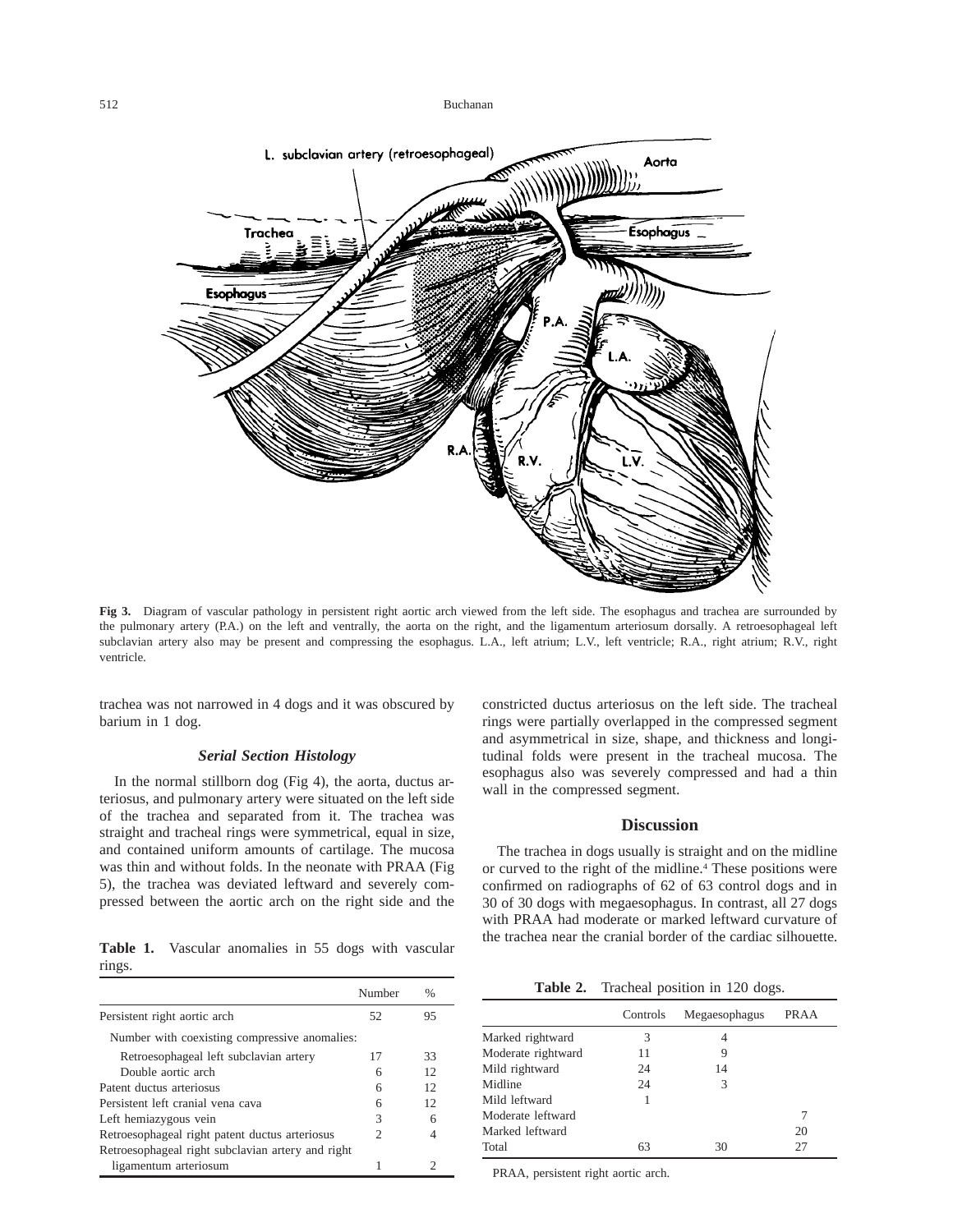

**Fig 4.** Histologic section of the trachea and adjacent blood vessels in a normal stillborn dog. The trachea (T) is straight and tracheal rings are uniform in size and shape. The aorta (A), ductus arteriosus (D), and pulmonary artery (P) are all situated on the left side of the trachea. Verhoeff elastic stain,  $4\times$ .

In 1 dog with double aortic arch, the site of leftward curvature was more cranial than in dogs with isolated PRAA. Tracheal narrowing in the deviated segment also was common and usually was more apparent in DV or VD views than on lateral views. Overexposed DV or VD radiographs in some of the dogs proved helpful because overexposure reduced opacity of the superimposed vertebral column and sternum and improved visibility of the air-filled trachea.

Primary generalized megaesophagus often is apparent on plain radiographs of some dogs and contrast esophagrams to confirm its diagnosis are unnecessary. However, contrast esophagrams have been recommended in the past to differentiate PRAA from generalized megaesophagus when the diagnosis is uncertain. The results of this study indicate that leftward curvature of the trachea reliably distinguishes PRAA from generalized megaesophagus and obviates the need for contrast esophagrams.

Vascular rings surround both the esophagus and trachea because the trachea is an outgrowth of the embryonic gut tube surrounded by evolving aortic arches.<sup>2</sup> The embryology of normal arches and the embryogenesis of PRAA and related vascular anomalies are illustrated and discussed in an accompanying cardiac surgery Web site.<sup>a</sup> All dogs in this report had a functioning right aortic arch, including the



**Fig 5.** Histologic section of the trachea and adjacent blood vessels in a 1-day-old dog with persistent right aortic arch. The trachea (T) is deviated leftward and is severely compressed between the right aortic arch (RAA) and the contracted ductus arteriosus (D). Tracheal rings next to the aorta in the compressed segment are thin, lack dense cartilage, and have overriding edges. The mucosa in the compressed segment is thick and folded. A retroesophageal left subclavian artery and persistent left cranial vena cava also were present in this dog but are not seen in this section. Verhoeff elastic stain,  $4\times$ .

6 dogs with 2 aortic arches. The left arch in each of these 6 dogs was atretic and caused esophageal compression separate from and cranial to the ligamentum arteriosum. In such cases, division of the ligamentum arteriosum without recognizing and dividing the atretic left arch will not relieve esophageal compression and probably accounts for the unsuccessful outcome of surgery in some dogs with PRAA.

The coexistence of a retroesophageal left subclavian artery (Fig 3) in 33% of the dogs with PRAA often is not recognized by surgeons. Failure to divide the anomalous subclavian artery as well as the ligamentum arteriosum allows continued dorsal compression of the esophagus and incomplete relief of the esophageal obstruction in some dogs. Five of 6 dogs with a retroesophageal left subclavian artery and 1 of 3 dogs with double aortic arch had marked ventral curvature of the trachea on lateral radiographs (Fig 2). Therefore, marked ventral curvature of the trachea should prompt a thorough search for these additional ab